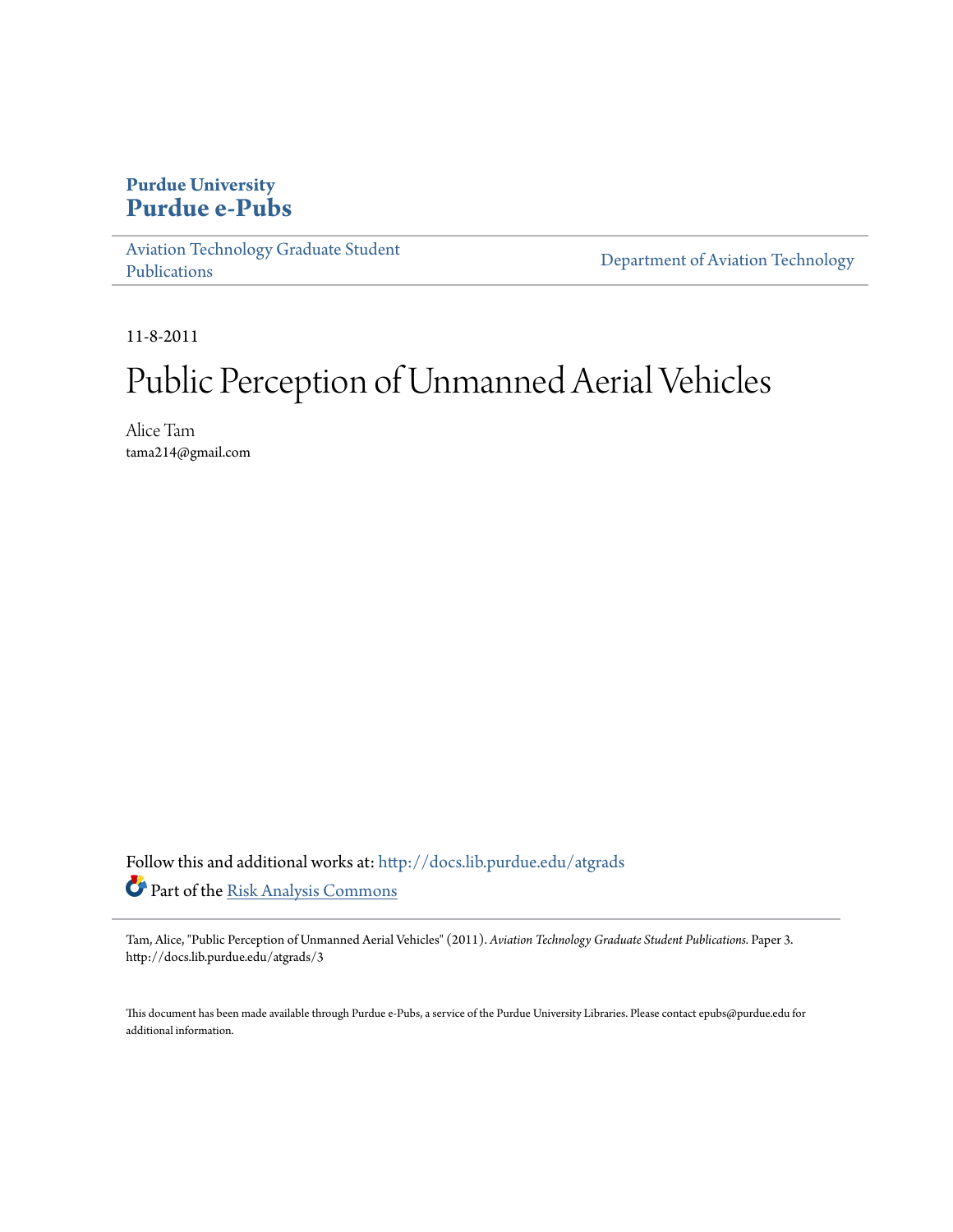Public Perception of Unmanned Aerial Vehicles

This proposal is submitted to the faculty of Purdue University, in partial fulfillment of the requirements for the Master of Science in Aviation & Aerospace Management degree

Alice Tam

November 8, 2011

1105 Anthrop Drive

Apt. 4

West Lafayette, Indiana, 47906

(812) 599-2706

tama214@gmail.com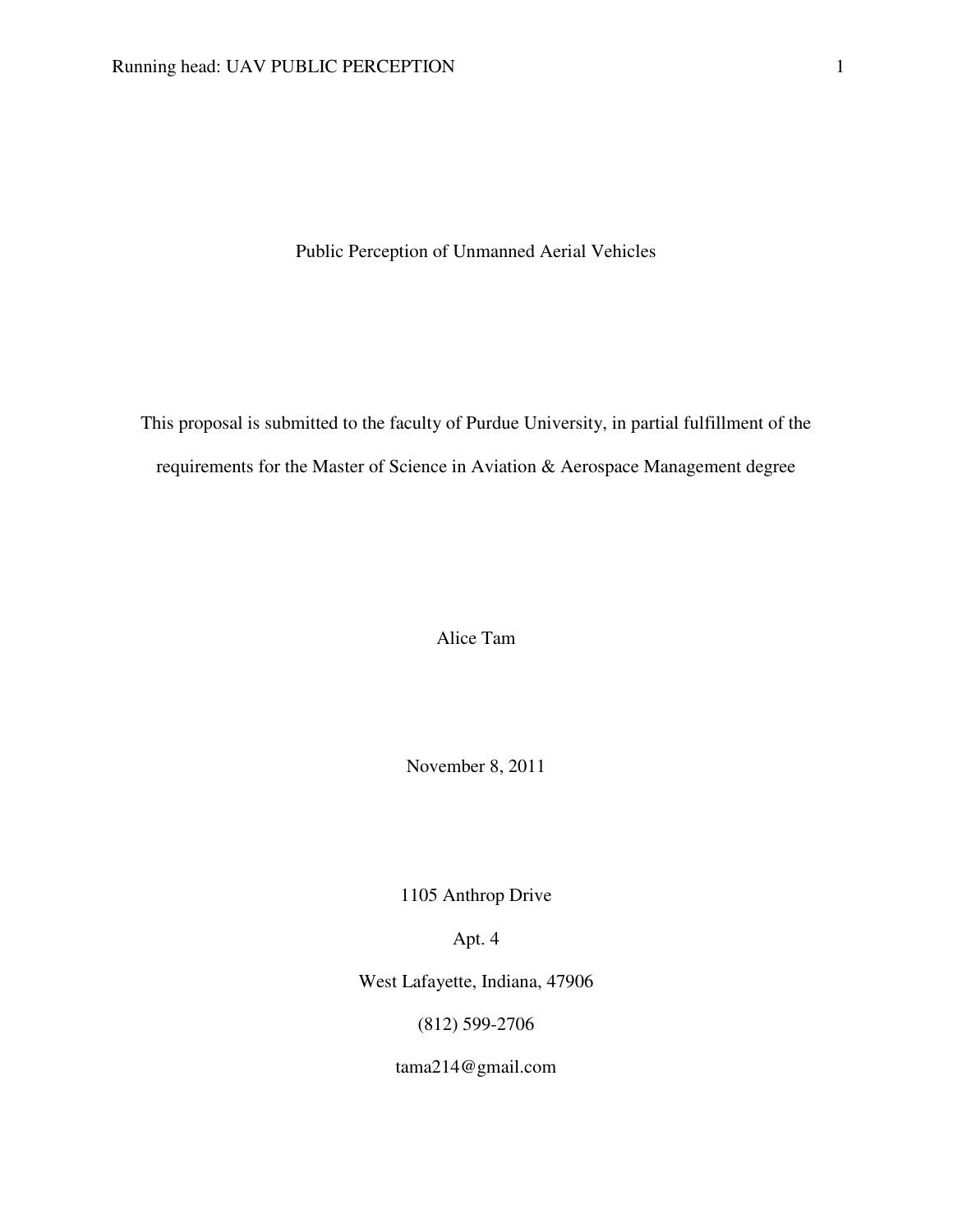#### Abstract

This study explored public risk perception of unmanned aerial vehicles (UAV) for civilian commercial operations, including cargo and passenger transportation. Civilian operators are considering the use of UAVs to increase safety while reducing labor costs, but negative perceptions may delay the advancement of these aircraft. To document perception of UAV or UAS aircraft for commercial operations, a questionnaire was distributed to adults (ages 18+) who use commercial air travel. The survey classified age group, gender, and UAV familiarity as demographic variables. This study assessed risk perception of UAVs and its correlation to the variables through statistical analysis to identify whether there was an association between the demographic variables and risk perception. Upon analysis, it was determined that the data from the sample showed no strong evidence that demographic variables influenced risk perception. Many respondents' risks perceptions involved technology reliability and higher perceived safety with a human pilot onboard.

*Keywords*: Unmanned Aerial Vehicles, UAV, Risk Perception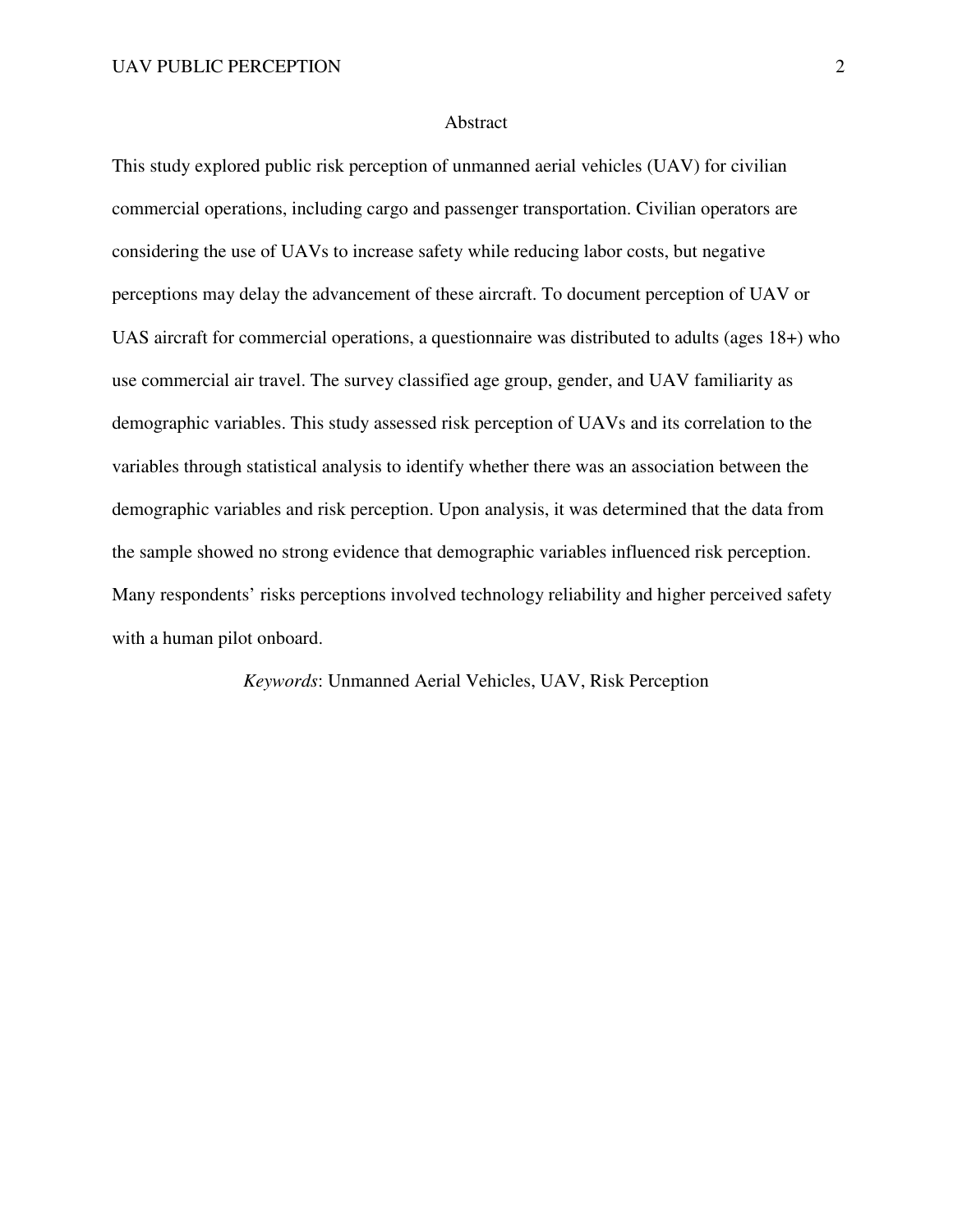#### Introduction

 The aviation industry has been studying the potential use of Unmanned Aerial Vehicle (UAV) commercial airliners in the National Airspace System (NAS) for cargo and passenger transport operations. Commercial carriers may consider the use of unmanned aircraft due to the possible added safety and the cost-reduction benefits, which UAVs may yield. Although the implementation of UAVs can be beneficial, public perception is an influential factor in their use, particularly for passenger transportation. The purpose of this study was to identify the general travelling public's current concerns, issues, and perceptions toward UAVs. This study answered the question: What are the general travelling public's issues, concerns, and perceptions toward the use of Unmanned Aerial Vehicles for Commercial Aviation?

#### Literature Review

A rapidly expanding technological environment has prompted the consideration of Unmanned Aerial Vehicles for commercial aviation. Currently, UAV access into the NAS is still heavily restricted due to the lack of procedures, standards, and policies. However, the NAS is being restructured to make air travel more convenient, efficient, and dependable. This continuous overhaul process will lead to the Next Generation Air Transportation System (NextGen). That system should be able to accommodate increased air traffic more efficiently with a reduction in accidents. Congress intentionally instituted the Joint Planning and Development Office (JPDO) in 2003 to aid in the design and development of NextGen. The current JPDO (2011) planning document has stated that an essential part of the design and execution of the NextGen is the incorporation of UAVs into the NAS. It is also predicted that in 2018, more than 15,000 UAV will be in use within the United States, while there will be roughly 28,000 active worldwide (TealGroup, 2011).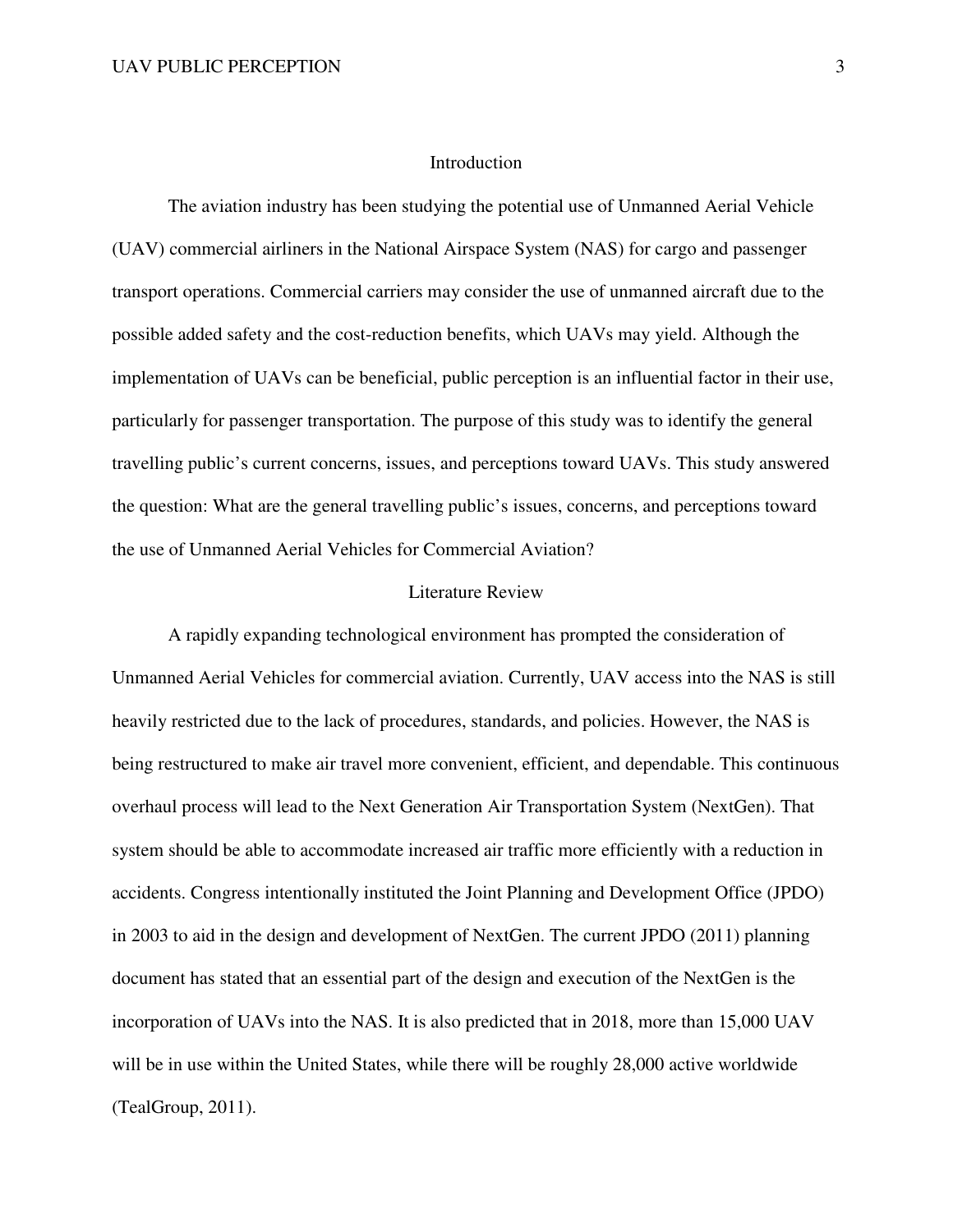Although ideas for UAV usage have existed for almost 100 years in military aviation, they have only recently received recognition for use in commercial aviation (Dalamagkidis, Valavanis, & Piegl, 2009). Military employment of UAVs dates back to the early 1900s, with the first examples being balloons and kites. The military generally uses UAVs for reconnaissance, surveillance, and intelligence while civil aviation utilizes them for border patrol and security. UAVs are also used for environmental purposes and relief efforts (Hood, 2009; Hornyak, 2011).

For example, Hood (2009) discussed the National Oceanic and Atmospheric Administration (NOAA) use of UASs to collect data that might have otherwise not been available through use of human-operated aircraft. UAVs can safely penetrate volcanic plumes, as well as aid in the prediction and forecasting of tropical storms, droughts, and floods. Hood postulated that UAVs might help forecast landfall times of tropical storms, which could be a major advantage for evacuation and safety effects. In addition, Hood also anticipated that UAVgathered data would improve knowledge about climate changes and the possible effects of those changes on coastlines and ecologies. In a recent case, Northrop Grumman's Global Hawk UAV went to Japan to aid in relief efforts from the damage of the March 2011 earthquake and tsunami catastrophe (Globe Newswire, 2011). In addition to the crises in Japan, Global Hawk participated in relief efforts after Haiti's earthquake in January 2010 (Hornyak, 2011). In a PACAF (2011) article, PACAF commander Gary North considered the Global Hawk as an "ideal asset to aid in disaster relief" and that it "directly complemented continued efforts in the area and represented how advanced technology can provide crucial and timely support to senior leadership officials and search, recovery and disaster relief efforts".

Regarding civil aviation, cargo operators are considering use of UAVs to reduce labor costs and improve safety (Han, et al., 2004). As much as 85% of aircraft accidents are the result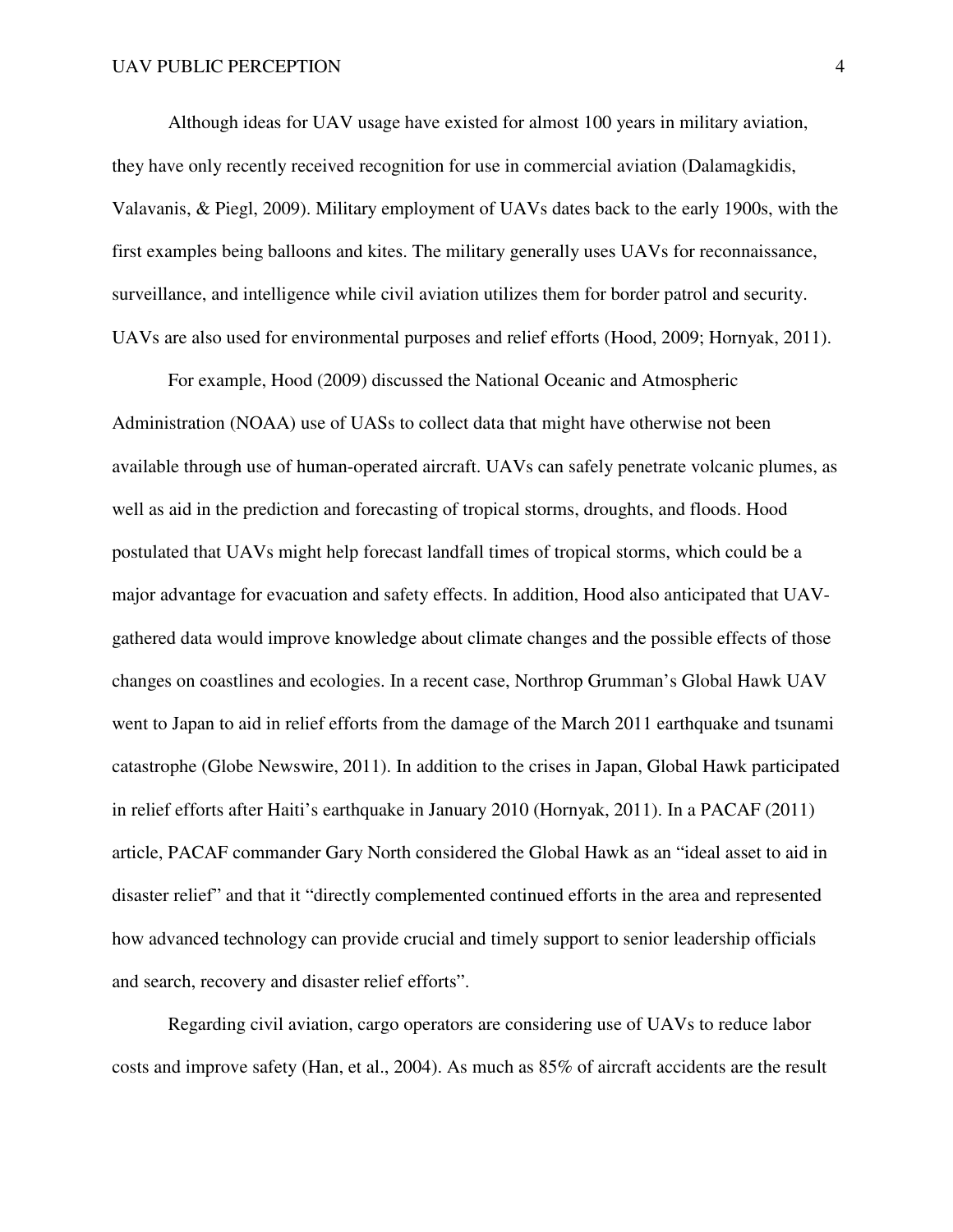of human error (MacSween-George, 2003). Will it really be that much safer to fly if there is a machine making decisions rather than a human? The technology is still undergoing research and development tests, but some believe human error will no longer be such a large contributing factor in safety issues after the removal of the human pilot(s) from the flight deck and with the full automation of UAVs. Four long-term priorities for UAV developments were identified as self-situational awareness, design and certification, integrity and fault tolerance, and crosscutting priorities (JPDO, 2011). These priorities should meet a cargo operator's goal for increased safety, while also meeting economic efficiencies through the reduction of pilot labor. JPDO (2011) gave a brief explanation of each of the priorities. Self-situational awareness of the unmanned system was explained as the system's capability to independently identify and determine external risks, environmental effects, navigation, and control. Design and Certification was defined as the capability to design and certify system platforms and the system in its entirety. Integrity and Fault Tolerance was referred to as the capability to uphold safety and exercise tolerance to component failures without human intervention. Crosscutting Priorities was explained to be trust in unmanned systems and trust in systems-of-systems. This would entail establishing trust that includes facets of reliability of the system and confidence of the system as perceived by humans.

Airline operators, in addition to cargo operators, are contemplating the incorporation of UAVs for passenger transportation. Clothier and Walker (2006) directly addressed some of the risk perception issues related to UAV transportation. For instance, while civilian operators may eventually aspire to use UAVs in flight operations, public perception may hinder the growth of this unmanned resource. A passenger airline's premature acquisition of UAVs might be especially costly if the public were unwilling to accept them. Therefore, it is evident that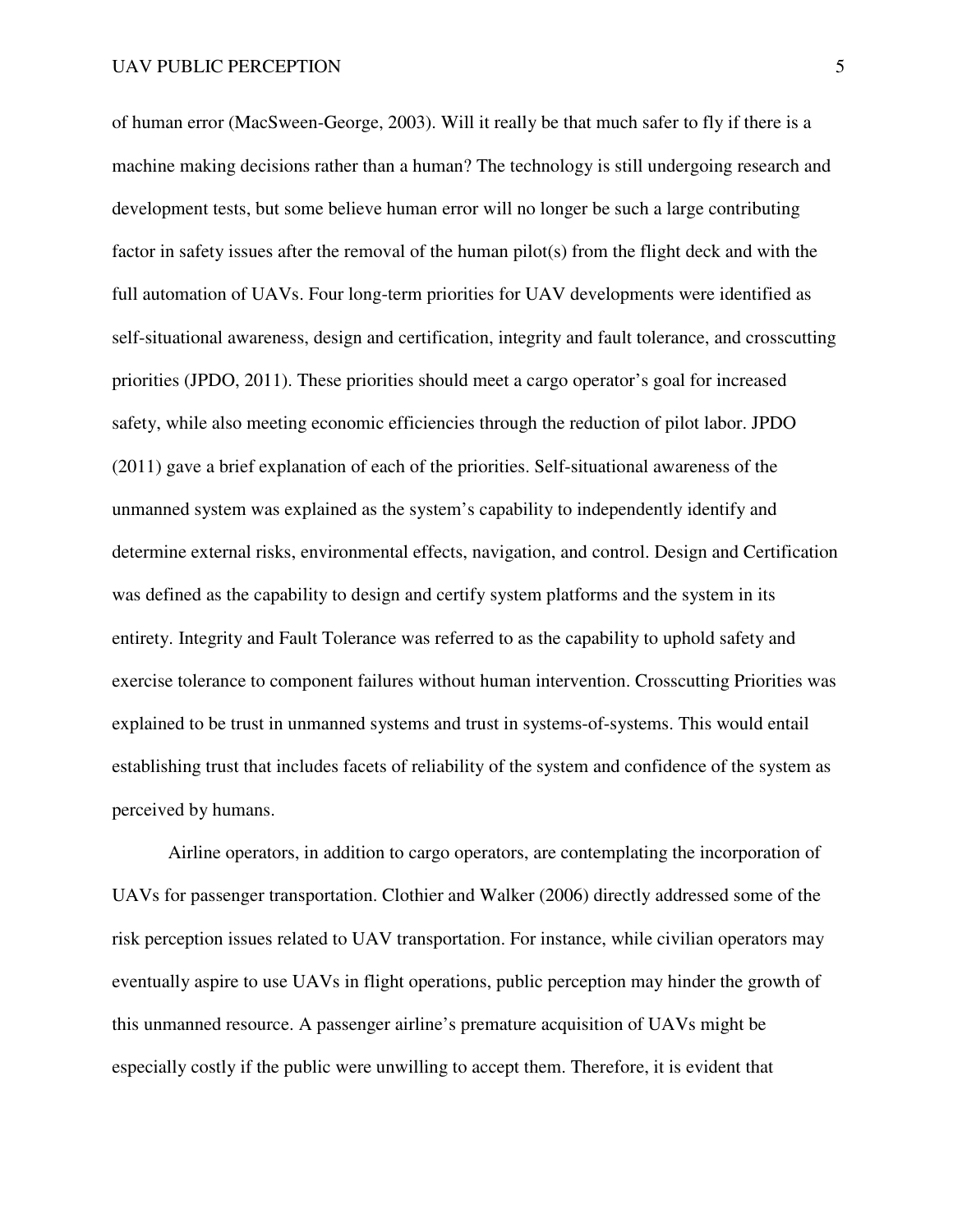minimizing risk perception of UAVs will be a vital step toward the advancement of civilian use of UAVs.

MacSween-George (2003) conducted research to determine whether the public would accept UAVs for cargo operations and passenger transportation. MacSween-George developed two standardized surveys containing the same four questions on each form. A random sample of one-hundred twenty people participated. While Survey A contained questions only, Survey B contained the same questions accompanying a paragraph of UAV information to educate the individual completing the survey. MacSween-George split the sample group into two separate groups of sixty participants and provided each group with either form A or B. Survey participants had no knowledge of the other survey form and were only aware of the one they answered. Survey questions included:

1. Would you support the FAA in allowing automated (unmanned) aircraft to transport Cargo?

2. Would you fly in automated aircraft for business?

3. Would you fly in automated aircraft for pleasure trips?

4. Would you fly in automated aircraft if it were 50% cheaper than regular fares?

 The possible answers within the questionnaire were yes, no, and not sure. Survey results were tabulated and the data was analyzed with SPSS statistical software. The resulting output was presented in tables and bar charts. MacSween-George used contingency tables and onedimensional chi-square significance tests to evaluate and decide whether the hypothesis was rejected or supported. The findings generally indicated that education (or other variables) might have influenced public opinion regarding UAV operations in commercial service.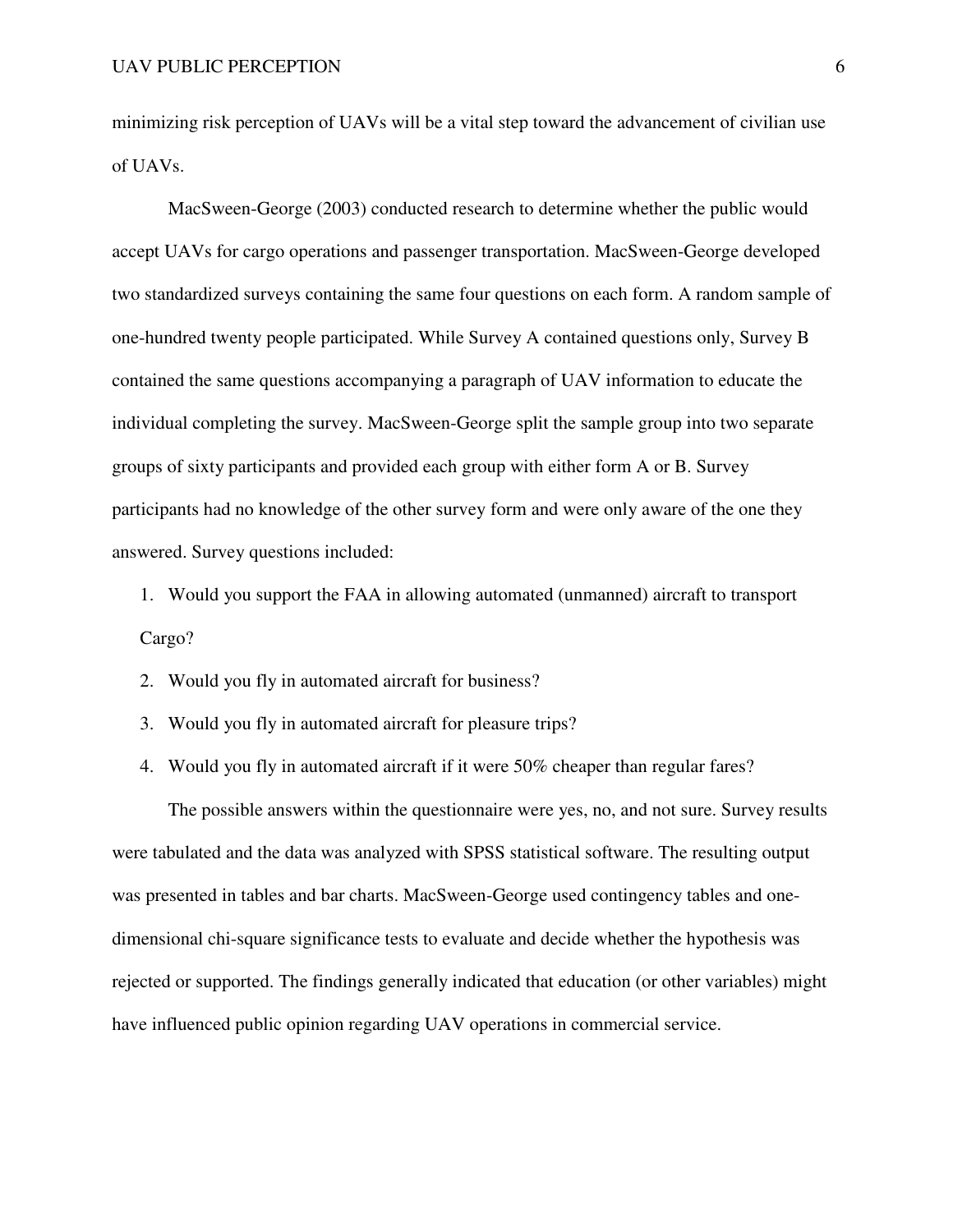MacSween -George noted Form B's 15% increase in question 1's yes responses may have been influenced by the educational paragraph provided at the top of the survey or other unknown variables. Regarding responses to questions 2-4, there was an increase in the "not sure" response for all three questions. MacSween-George said this might have indicated that the educational paragraph and other unknown factors may have influenced public perception. Concerning questions addressing both cargo and passenger flights, it appeared even a little knowledge provided on the survey form increased the likelihood for UAV approval from the public. Informing and educating the public about UAVs will most likely be an essential and vital part of introducing this new technology for public acceptance to reduce the risk perception in the use of these unmanned systems.

 MacSween-George (2003) implied cargo operations increase each year and believed these operations may be more efficient if UAVs transported cargo. Han, et al. (2004) stated current cargo systems guarantee delivery within 24 hours; however, it is suggested UAV aircraft may decrease the time to as little as 8 hours with short-range operations. Civilian UAV cargo implementation could be economically beneficial for a business, in terms of return on investment. Han, et al. listed different design alternatives for UAVs (e.g., fully autonomous system, use of a co-pilot, and use of a ground operator). A fully autonomous system is completely pilot-less and has an onboard control system that is able to control and make decisions, thus requiring no human interaction. If the system has a co-pilot, he/she would act as an added factor of safety and only assume control if the UAV were to malfunction. Aside from the benefit of safety, the reduction to one pilot in the flight deck also permits cost reduction through mitigation of required labor. Han, et al. (2004) also noted that if the UAV has a ground controller, he/she would monitor operations remotely and be responsible for ensuring safety and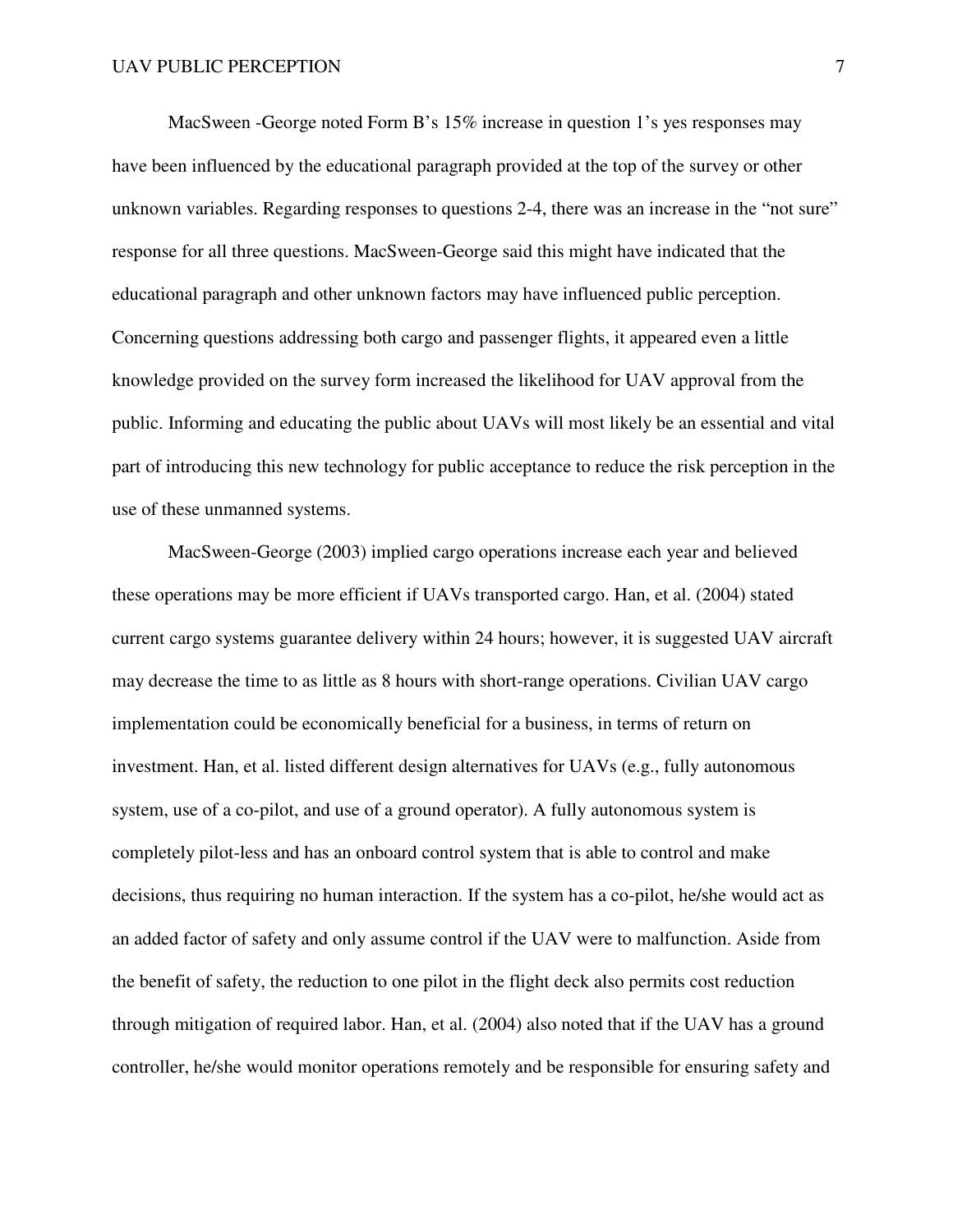security of up to thirty UAV aircraft. In this design alternative with a ground operator monitoring multiple aircraft, it is assumed the operator will only intervene if the system malfunctions. The aircraft would provide information of their flight plan, equipment status, and flight status through an internal information relay system. Through this given information, the operator would know when to intervene and would subsequently contact Air Traffic Control for an alternative course of action (Han, et al., 2004). This alternative may be both a benefit and a liability, depending on the perspective from which one views it. For example, one ground operator monitoring multiple unmanned operations may reduce labor costs for a company under which the UAV is operating. However, this may be a major liability if more than one system malfunctioned at one time. Multiple malfunctions may overload the ground operator, especially if he/she is monitoring up to thirty UAV aircraft. An overloaded and overstressed ground operator would potentially affect the safety and security of all unmanned systems that are experiencing malfunctions.

Prior studies proposed the public's risk perception relied not on actual risk, but rather on perceived benefits of the technology (Weibel & Hansman, 2005). A large influence on risk perception was the fear of what is unknown or unfamiliar. This was a result of the uncertainty in technology and the inadequate understanding of its capability. Because UAV technology is somewhat new to civil aviation and the public, Clothier & Walker (2006) believed underexposure fuels negative perception. To further gain public acceptance and reduce the perceived risk involved, it seems education and greater exposure to UAV will be required.

#### Methodology

A questionnaire based on earlier work by MacSween-George was developed to collect data pertinent to identifying the public's issues and perceptions toward the use of Unmanned Aerial Vehicles for commercial operations. Copies of this questionnaire were distributed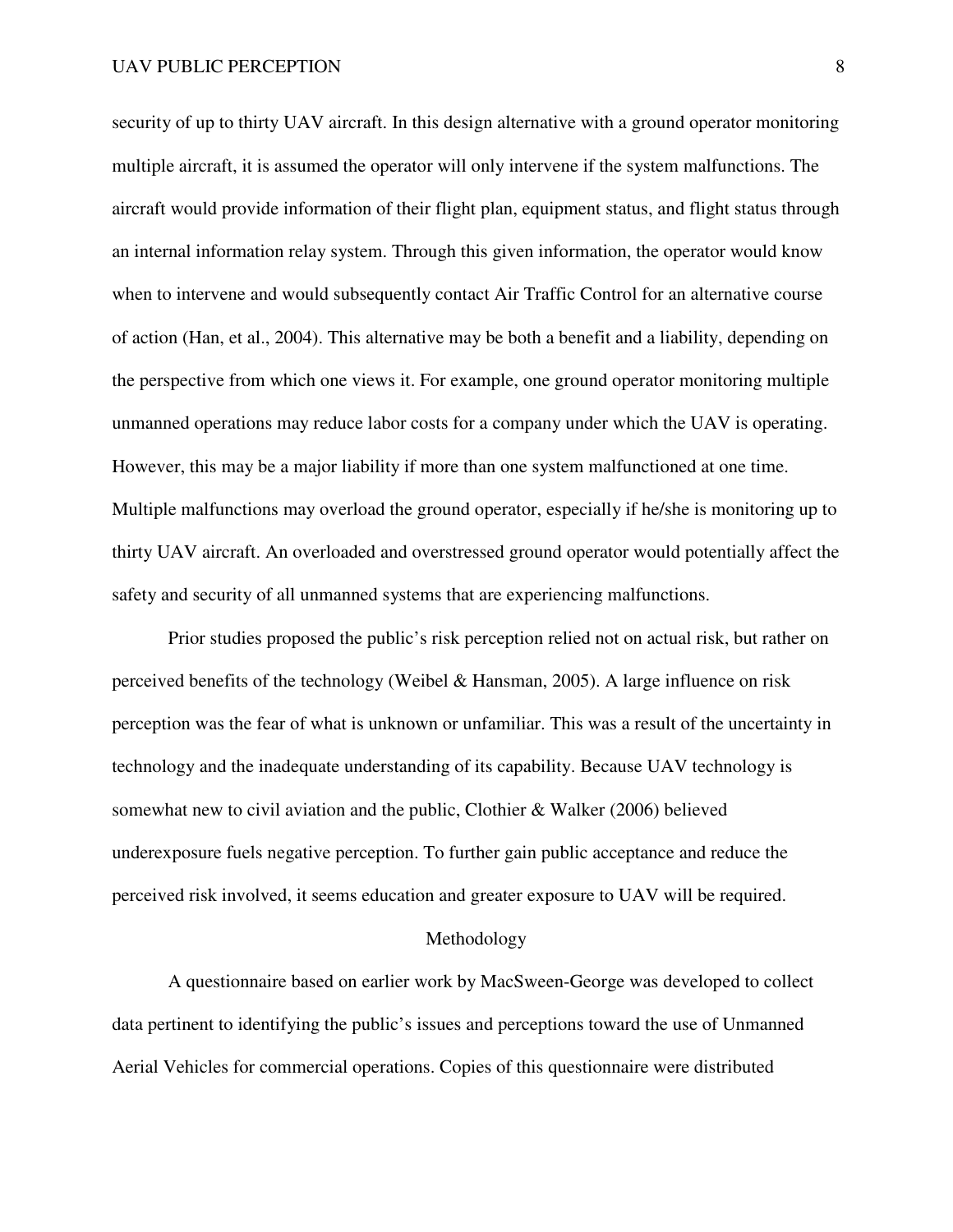electronically to faculty members at a large Midwestern university as well as members of the International Society of Aircraft Traders (ISTAT), a professional group familiar with aviation industry issues. Adults (ages 18+) within these two groups were asked to participate in this study because they were considered knowledgeable about air travel, and could accurately reflect the views of the general travelling public. The survey took approximately 5 minutes to complete online and all participants remained anonymous.

The questionnaire contained demographic profile questions, which helped determine whether certain demographic variables of the sample population were correlated with risk perception of UAVs. Upon survey completion, data was collected and analyzed with SPSS statistical analysis software. Histograms and bar charts were created to represent data output.

#### Results and Discussion

 Of the 170 respondents, 158 completed the survey and their completed data sets were taken into consideration for data analysis. The 12 remaining incomplete data sets were omitted from data analysis for validity purposes. Out of 158 respondents, 60% of respondents were male and 40% were female. About 53% of the respondents were between ages  $50 - 64$ , 29% between ages  $35 - 49$ ,  $12\%$  between ages  $25 - 34$ ,  $4\%$  over age 65, and  $2\%$  between ages  $18 - 24$ . Responses indicated that 98% of respondents usually fly at least once a year, 82% generally fly in economy/coach, and 77% fly domestically more often than internationally.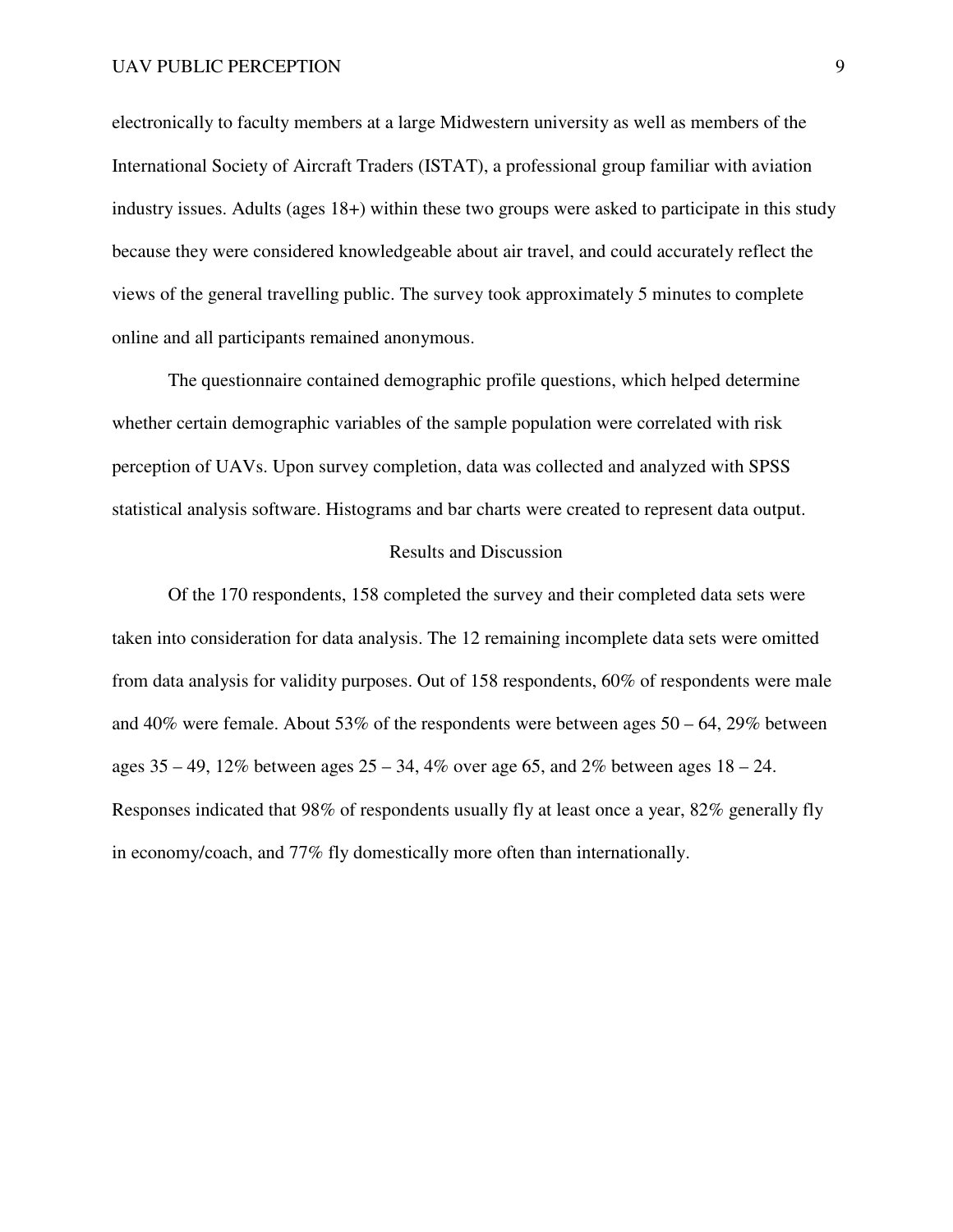

*Figure 1*. Respondents rated their familiarity with Unmanned Aerial Vehicles on a scale of 1 to 5, 1 being no knowledge and 5 being expert knowledge. The normal distribution curve shows the mean response for familiarity to be 2.3.



*Figure 2*. Regarding the use of UAV airliners for passenger transportation, respondents stated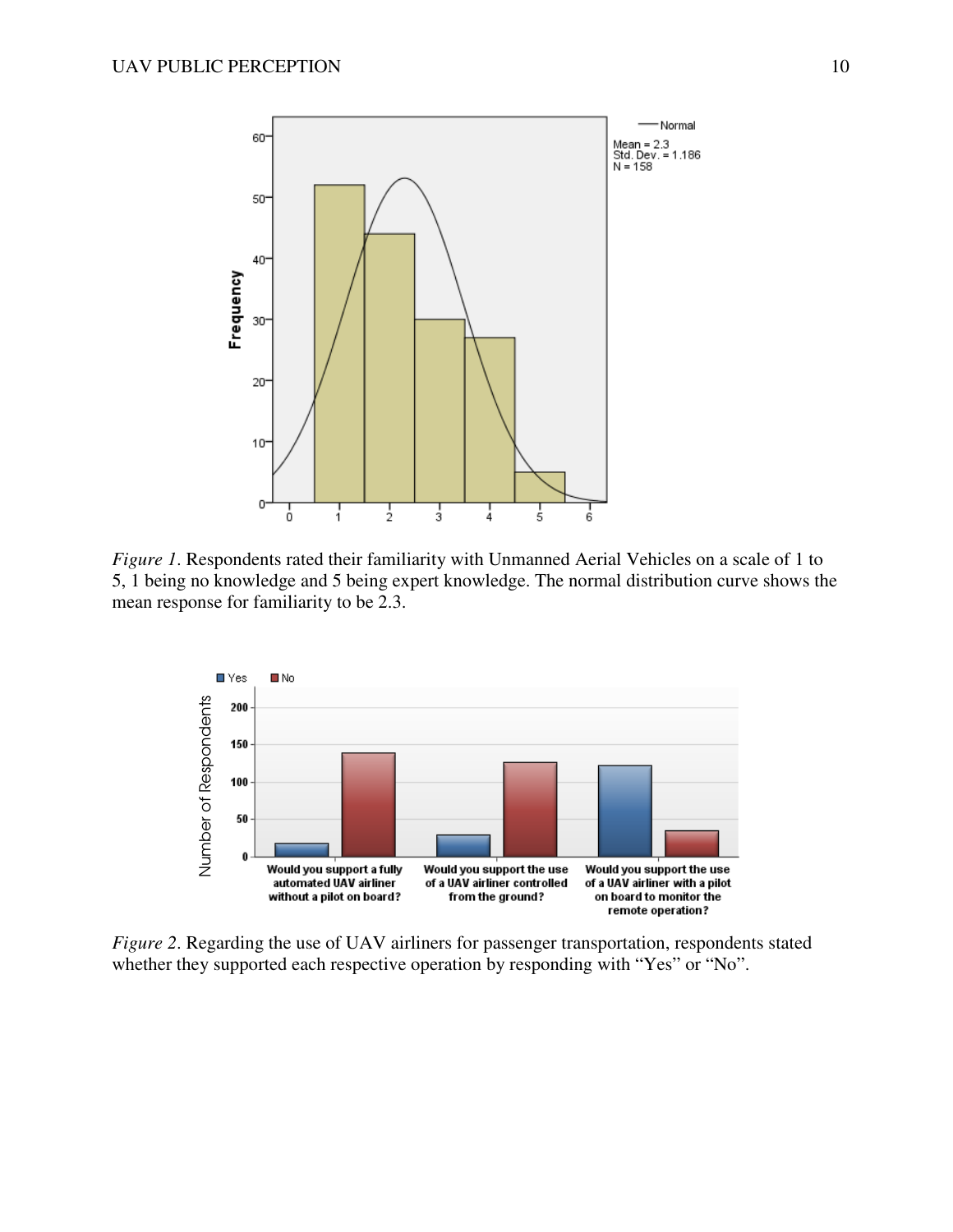



Figure 1 suggested that the average familiarity of UAVs among 158 respondents was little to moderate knowledge. Although only 5/158 respondents indicated they were experts, it is possible they even they did not really know that much about UAVs. This is because what determined expert knowledge was not clearly defined within the questionnaire. Figure 2 showed an overwhelming majority of respondents would not support a fully automated UAV airliner or a UAV airliner with a remote pilot (ground operator) for passenger transportation. However, responses varied greatly when it was suggested there would be a pilot onboard to monitor the UAV. Could this possibly suggest that a pilot onboard the aircraft, able to intervene and override the automated system, increases perceived safety? many responses with the same of the same of the same of the same of the same of the same of the same of the same of the same of the same of the same of the same of the same of the same of the same of the same of the same

When comparing responses between Figures 2 and 3, respondents were generally dismissive toward UAV airlines for passenger transportation, unless a pilot is onboard. Responses indicated there was not as much resistance to UAVs used for cargo operations when compared to UAVs used for passenger operations. This seemed to be especially true when there would have been a pilot onboard for cargo transportation, as Figure 2 and Figure 3 suggested,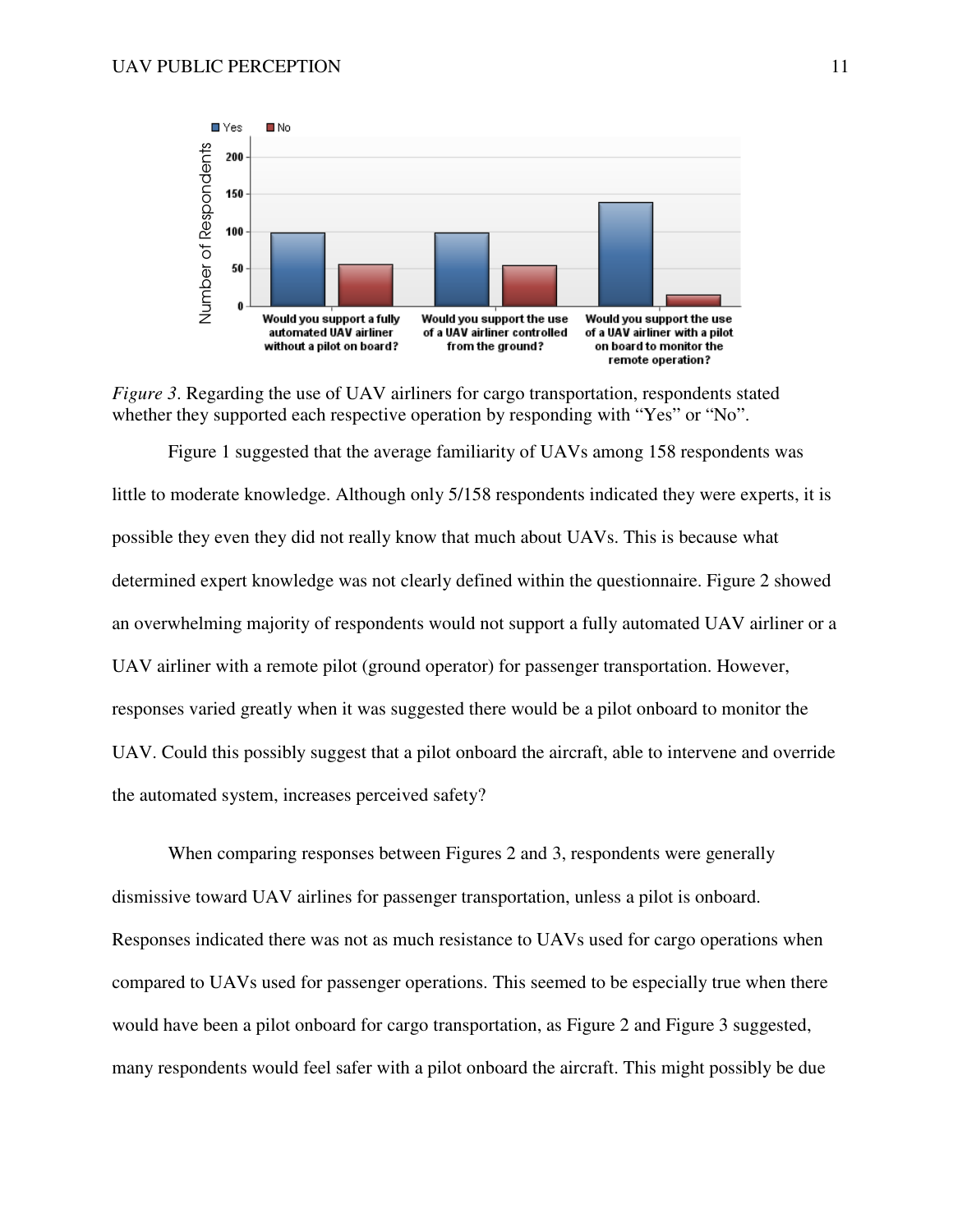to perceived safety risk that a UAV may pose to people during passenger transportation. The perceived risk identified in responses to questions 11 and 12 of the questionnaire (see Appendix A), was caused by the absence of a human onboard. About 38/126 respondents indicated that a human pilot onboard would feel safer because the human can act instinctively and override the unmanned system if anything malfunctions occurred.

Pearson Correlations were calculated and used to analyze data because a key point of the study was to identify whether there was any correlation between UAV familiarity and perceptions toward UAVs. The study hypothesis was that there would be a positive correlation between UAV familiarity and willingness to fly in a UAV airliner commercially (see Appendix B for descriptive statistics of these data). Pearson Correlation analyses were made to find  $R^2$ values to identify correlations between respondents' UAV familiarity against the following:

- Age of respondent vs. UAV familiarity:  $R^2 = 0.000012$
- Likeliness to fly on a UAV airliner for business vs. UAV familiarity:  $R^2 = 0.021$
- Likeliness to fly on a UAV airliner for leisure vs. UAV familiarity:  $R^2 = 0.032$
- Likeliness to fly on a UAV airliner for international travel vs. UAV familiarity:  $R^2 =$ 0.046
- Likeliness to fly on a UAV airliner for domestic travel vs. UAV familiarity:  $R^2 = 0.025$

The Pearson Correlation calculations show no significant correlation between UAV familiarity and the likelihood of flying in a UAV. The resulting  $R^2$  values are interesting, but they are too low to suggest there is a correlation between UAV familiarity and likeliness to fly on a UAV airliner for business, leisure, domestic, or international travel.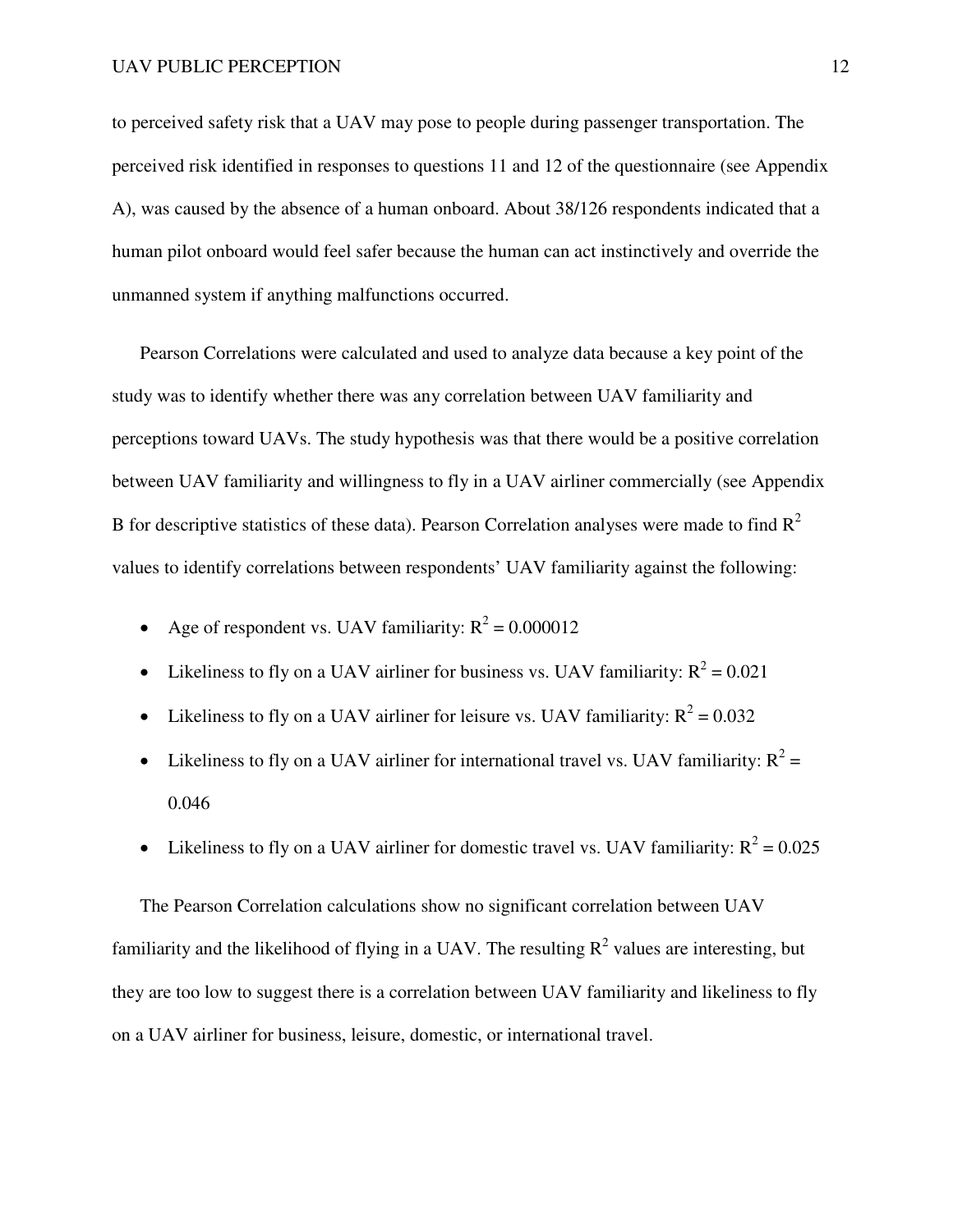An  $R<sup>2</sup>$  value was calculated to determine whether a correlation existed between gender and familiarity with UAVs. The resulting  $R^2$  value of 0.21 weakly suggested males had more knowledge and familiarity of UAVs than females. When the  $R^2$  values were calculated for gender vs. likeliness to fly on a UAV for business, leisure, domestic, and international travels, all  $R<sup>2</sup>$  values were between 0.019 and 0.031. That indicated no correlation between the respondent's gender and likelihood to fly on a UAV airliner.  $R^2$  values were then calculated for age bracket vs. likeliness to fly on a UAV for business, leisure, domestic, and international travels and all  $\mathbb{R}^2$ values fell between 0.002 and 0.007. Those values indicated no correlation between age of the respondent and likelihood to fly on a UAV airliner.

Questions 11 and 12 of the questionnaire were open-ended and they were categorized to represent the issues and concerns with UAV airliner operations. Respondents were asked to respond to these questions, but they were not obligated to do so. Consequently, not all respondents provided responses to these questions. Question 11 received 126 responses and asked respondents, "What are your issues or concerns with UAV airliner operations? Why?". Question 12 received 127 responses and asked respondents, "What would it take for you to be comfortable with, or support the use of, a UAV airliner for commercial aviation?"

 While 72/127 respondents listed stipulations for their support of UAV airliners, 17/127 respondents bluntly stated they would never support UAV airliners, 1/127 stated they were okay with UAV airliners, and 9/127 respondents stated they were not sure what it would take for them to be comfortable with UAVs airliners being used for commercial aviation. Stipulations from 27/127 respondents entailed a pilot onboard to act as a safety or standby pilot, 7/127 respondents expressed the need for fail-safes and redundancies, and 26/127 respondents stated that there needs to be extensive testing, trials, research, and documentation to demonstrate and prove the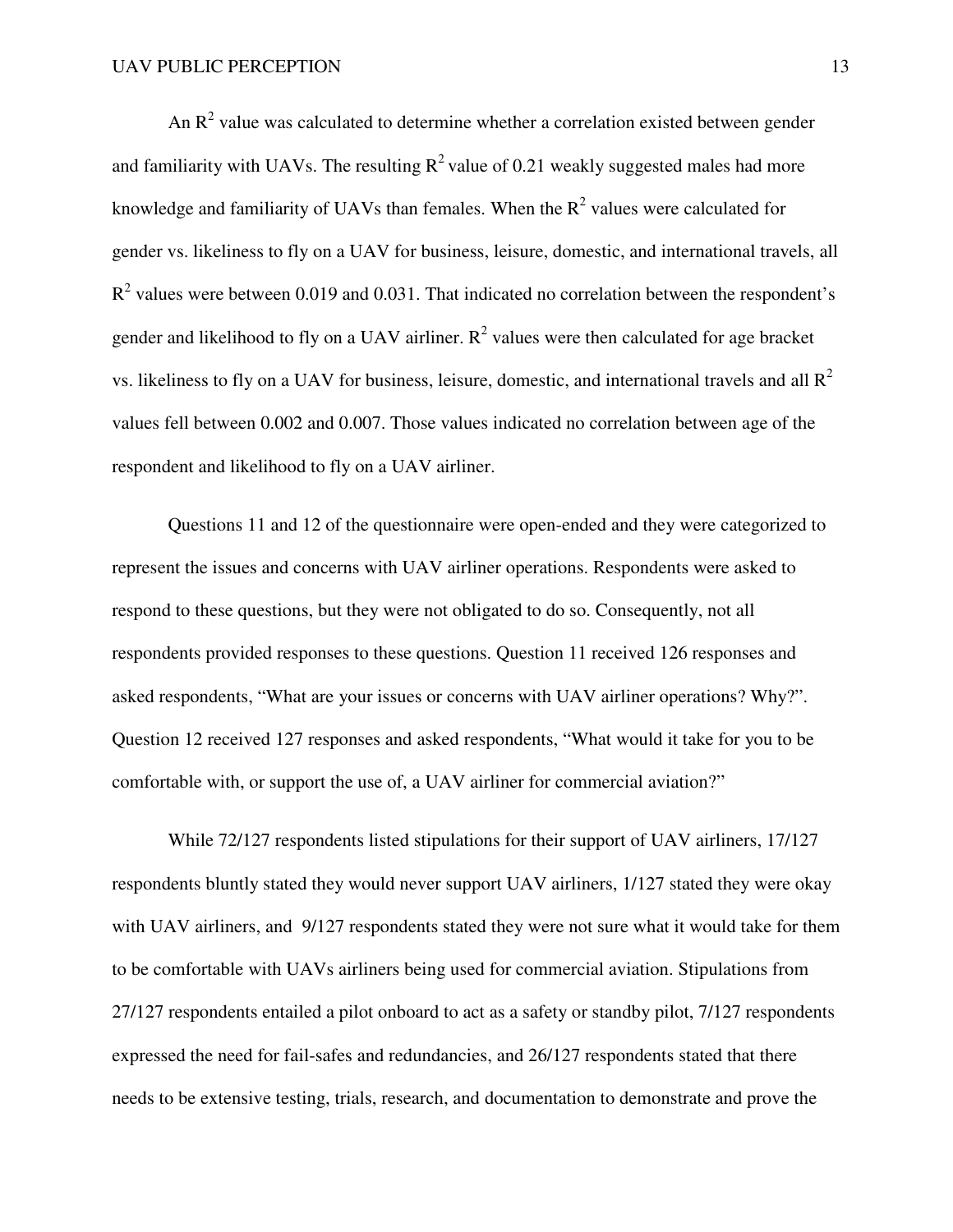safety of UAV airliner operations. Although 17/127 respondents stated they would never support UAV airliner operations, 4 those 17 respondents specifically said they would not support its use for passenger transportation. Additional stipulations were override capabilities (whether from a remote pilot on ground or from a pilot onboard the UAV airliner), extensive training in airspace with cargo aircraft, peace (no security or terrorism concerns), interference protection assurance (secure data link), time and experience (to learn about and accept UAVs), more information/education, and a cultural shift.

 Regarding concerns toward UAV airliners for commercial aviation, 2/126 respondents had no concerns. One respondent in particular stated the technology is readily available, so it should be used on commercial flights. Of the 124 respondents who disclosed concerns with UAV airliners, 38 of the responses were related to a human pilot onboard to act instinctively and immediately during emergencies and unforeseen situations, such as UAV system malfunction, severe weather, or bird strikes. This may be due to the perceived safety of a human pilot onboard the aircraft, which one of the respondents revealed as their specific concern/issue with UAV airliner operations. Inexperience of current technology was stated as a concern by four respondents, which is related to integrity and reliability of unmanned systems. The integrity and reliability of unmanned systems were stated as concerns by 32 respondents and they are directly related to trials, testing, and experience of the technology. Collision avoidance was stated as a concern by two respondents, bringing up the point that not all aircraft may be participating in conflict avoidance. Unfamiliarity was the concern for two respondents and one of them said they did not know what a UAV was, or anything about their operations.

#### Conclusion and Recommendations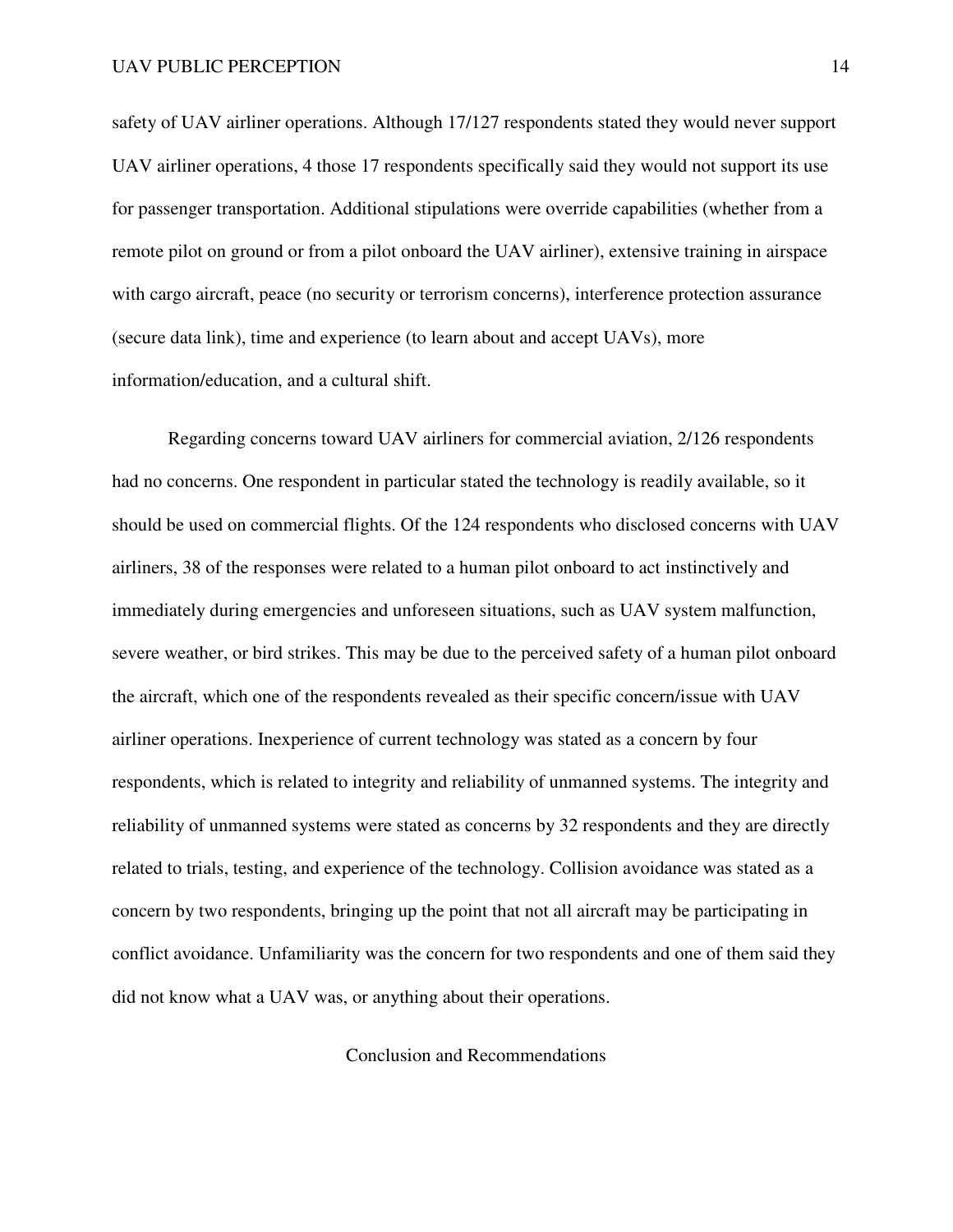Based on these findings, if UAV airliners will be used for passenger transportation, results from the sample of this study suggest that there should be a pilot onboard actively monitoring the operation since 77% stated they would support this type of operation. Respondents indicated that an onboard pilot should be able to intervene and override the automated system in critical situations such as an emergency or system malfunction. Fully automated UAV airliners for cargo transportation are only accepted by 63% of the sample, so it is not recommended they be implemented at this time. However, 90% of the sample supported UAV airliners for cargo transportation with a pilot onboard.

 Since about 61% respondents indicated they have little to no familiarity with unmanned aerial vehicles, it is suggested that the public should receive education regarding unmanned aerial vehicles. Perhaps some education and insight will reduce the risk perceptions associated with unmanned aerial vehicle operations. It is recommended that the FAA should set high standards for unmanned aerial vehicles so that they are as safe, or safer than, current aircraft that are used for passenger and cargo transportation. Upon certifying unmanned aerial vehicles, the FAA should publish information available to the public so they may learn the benefits and safety standards by which unmanned aerial vehicles operate.

 Based on indicated issues and concerns toward UAV airliners, findings from this study suggest that UAV airliners with onboard pilots be considered for cargo transportation before considering them for passenger transportation. Since 63-64% of the sample indicated they would support UAV airliner cargo operations without an onboard pilot and 90% indicated they would support these operations with a pilot onboard, more research should be conducted on a larger sample size. The possible success of UAV airliners for cargo transportation might show the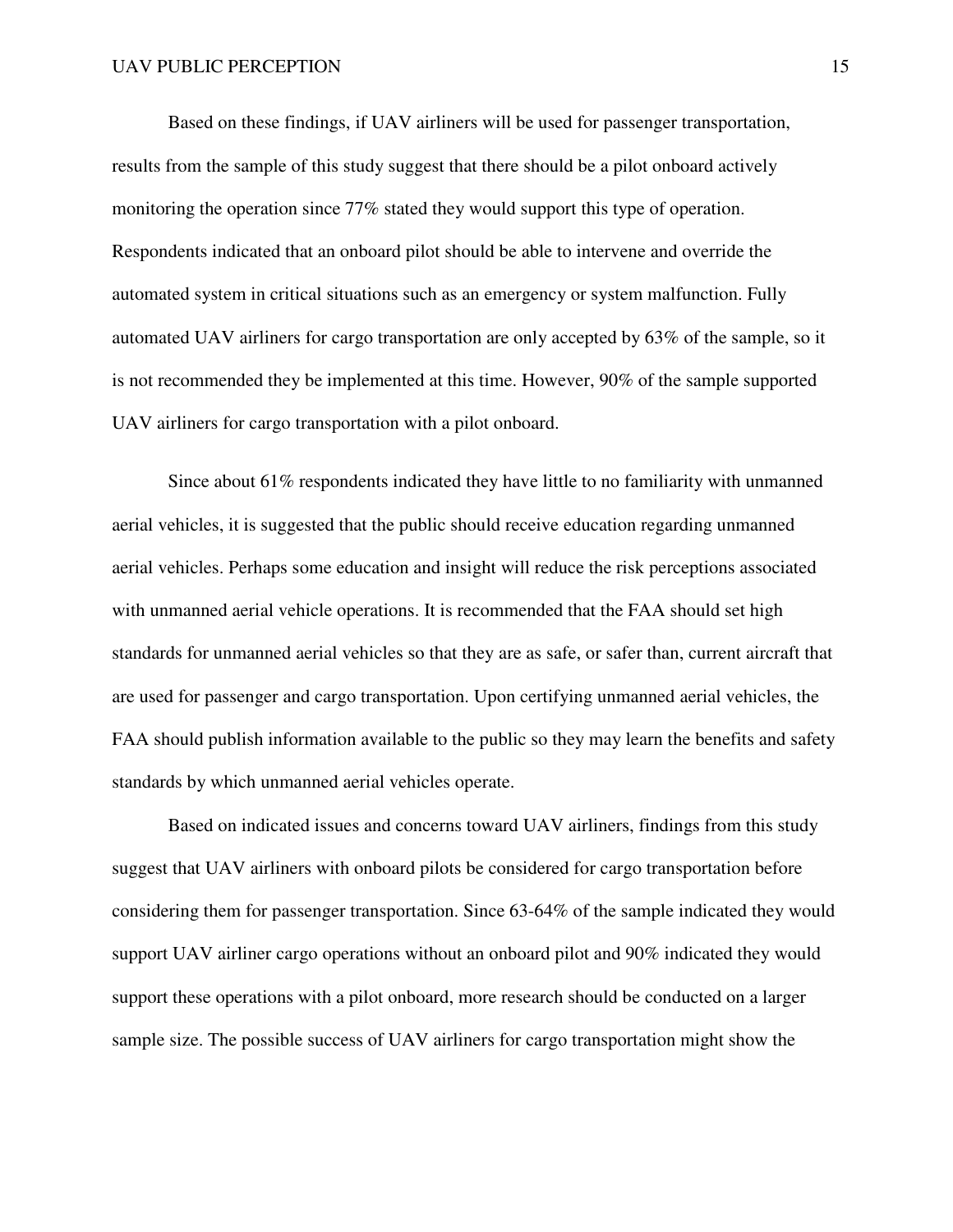public that these unmanned aerial vehicles are safe for passenger transportation and at that time, UAV airliners could be implemented for passenger transportation.

 Because this was only an exploratory study, it is recommended that further research be conducted regarding the use of UAVs for commercial airliners. Additionally, if respondents are asked to rate their knowledge of UAVs on a scale of 1 to 5, from no knowledge to expert knowledge, it is suggested that there should be a method to evaluate this knowledge. The familiarity, or knowledge level, should be assessed with a test of some sort to set the criteria for the level of familiarity or knowledge.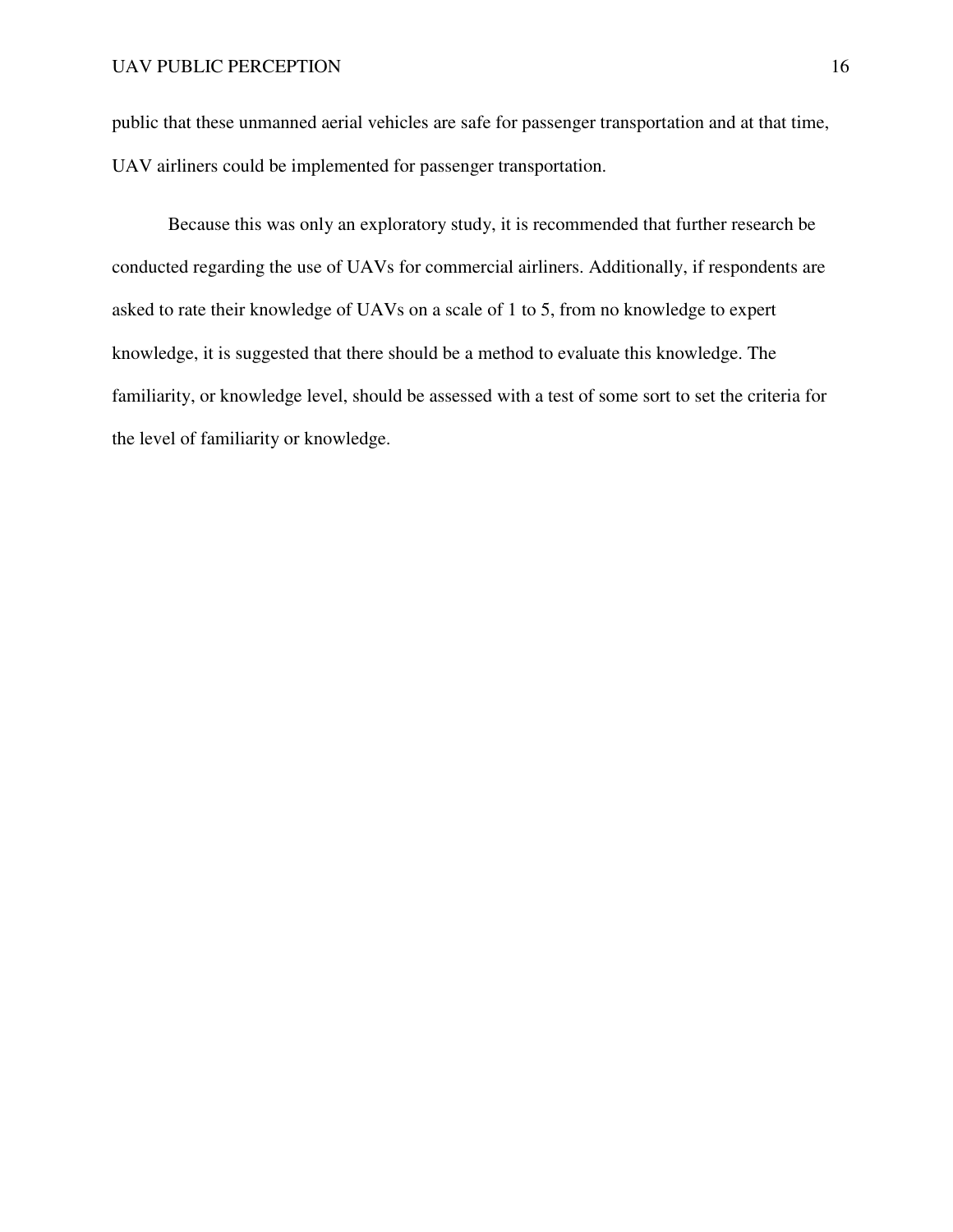#### References

- Clothier, R. A., & Walker, R. A. (2006). Determination and Evaluation of UAV Safety Objectives. *Proceedings 21st International Unmanned Air Vehicle Systems Conference* , 18.1-18.16.
- Dalamagkidis, K., Valavanis, K., & Piegl, L. (2009). *On Integrating Unmanned Aircraft Systems into the National Airspace System* (Vol. 36). (S. Tzafestas, Ed.) Springer Science + Business Media, B.V.
- Globe Newswire. (2011, April 4). *Northrop Grumman's Global Hawk Continues to Shine 10 Years on From Historic Trans-Pacific Flight.* Retrieved April 13, 2011, from NASDAQ OMX | Globe Newswire:

http://www.globenewswire.com/newsroom/news.html?d=217712

- Han, K., Garcia, A., Leo, I., Campo, M., Muhammad, C., Ortiz-Valles, L., et al. (2004). Unmanned Aerial Vehicle (UAV) Cargo System. *Proceedings of the 2004 Systems and Information Engineering Design Symposium* , 121-130.
- Hood, R. (2009, March). *Unmanned Aircraft Systems (UAS).* Retrieved March 7, 2011, from NOAA: http://uas.noaa.gov/library/info-sheets/UAS-INTRO.pdf
- Hornyak, T. (2011, March 16). *U.S. sending Global Hawk drone to Japan.* Retrieved March 21, 2011, from CNET News: http://news.cnet.com/8301-11386\_3-20043998-76.html

JPDO, J. P. (2011, January 4). *Operating Unmanned Aircraft Systems in 2018 and Beyond: NextGen Challenges and Opportunities*. Retrieved March 2, 2011, from Making NextGen a Reality: Operating Unmanned Aircraft Systems in 2018 and Beyond: NextGen Challenges and Opportunities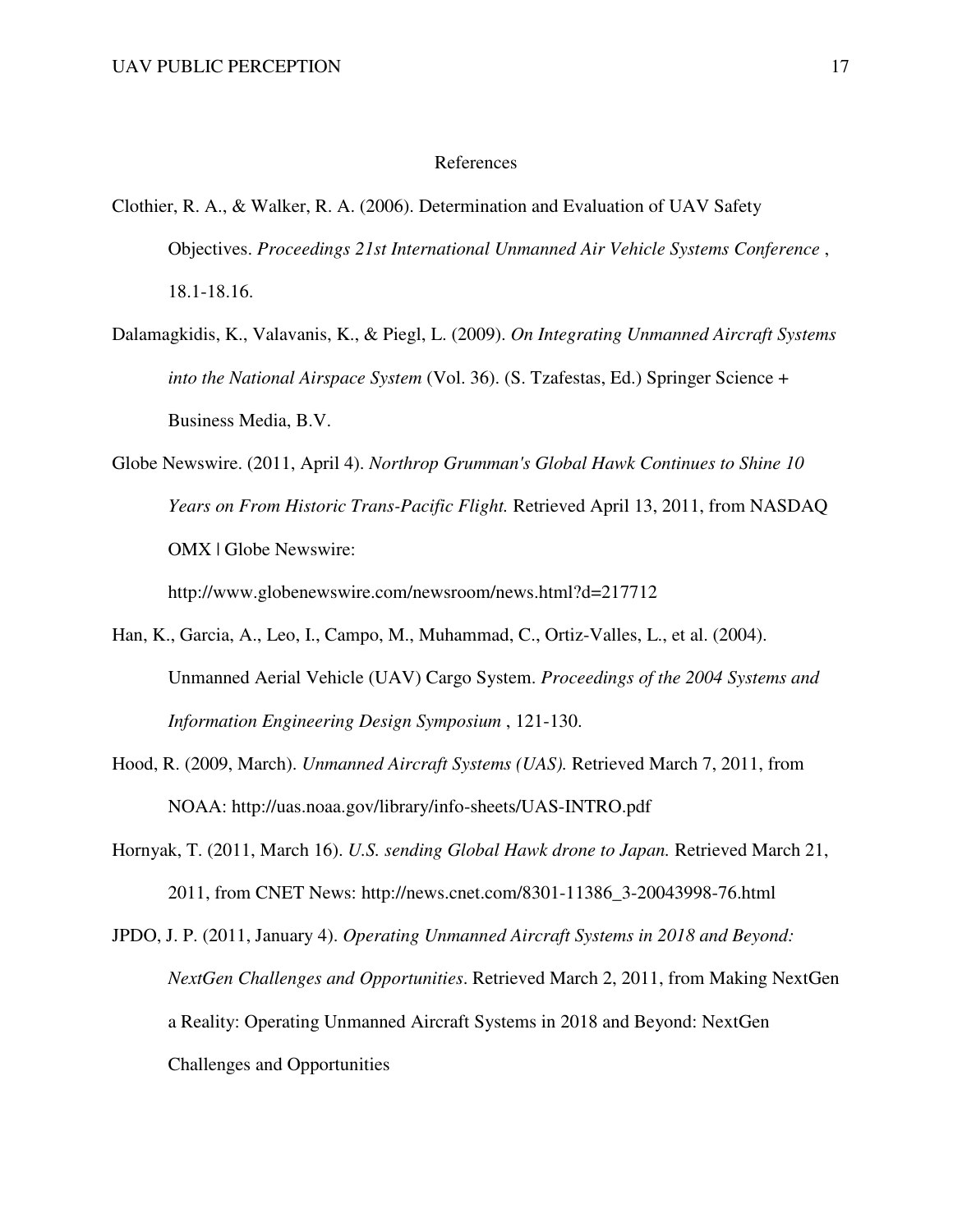- MacSween-George, S. (2003). Will The Public Accept UAVs for Cargo and Passenger Transportation? *Aerospace Conference, 2003. Proceedings. 2003 IEEE* , 357-367.
- PACAF, P. A. (2011, March 16). *Air Force utilizes Global Hawk to support Japan relief efforts.* Retrieved April 13, 2011, from Pacific Air Forces: http://www.pacaf.af.mil/news/story.asp?id=123247021
- TealGroup. (2011). *World Unmanned Aerial Vehicle Systems 2011 Market Profile and Forecast.* Teal Group Corporation.
- Weibel, R. E., & Hansman, R. J. (2005). An Integrated Approach to Evaluating Risk Mitigation Measures for UAV Operational Concepts in the NAS. *AIAA's 4th Infotech@Aerospace Conference* , 1-11.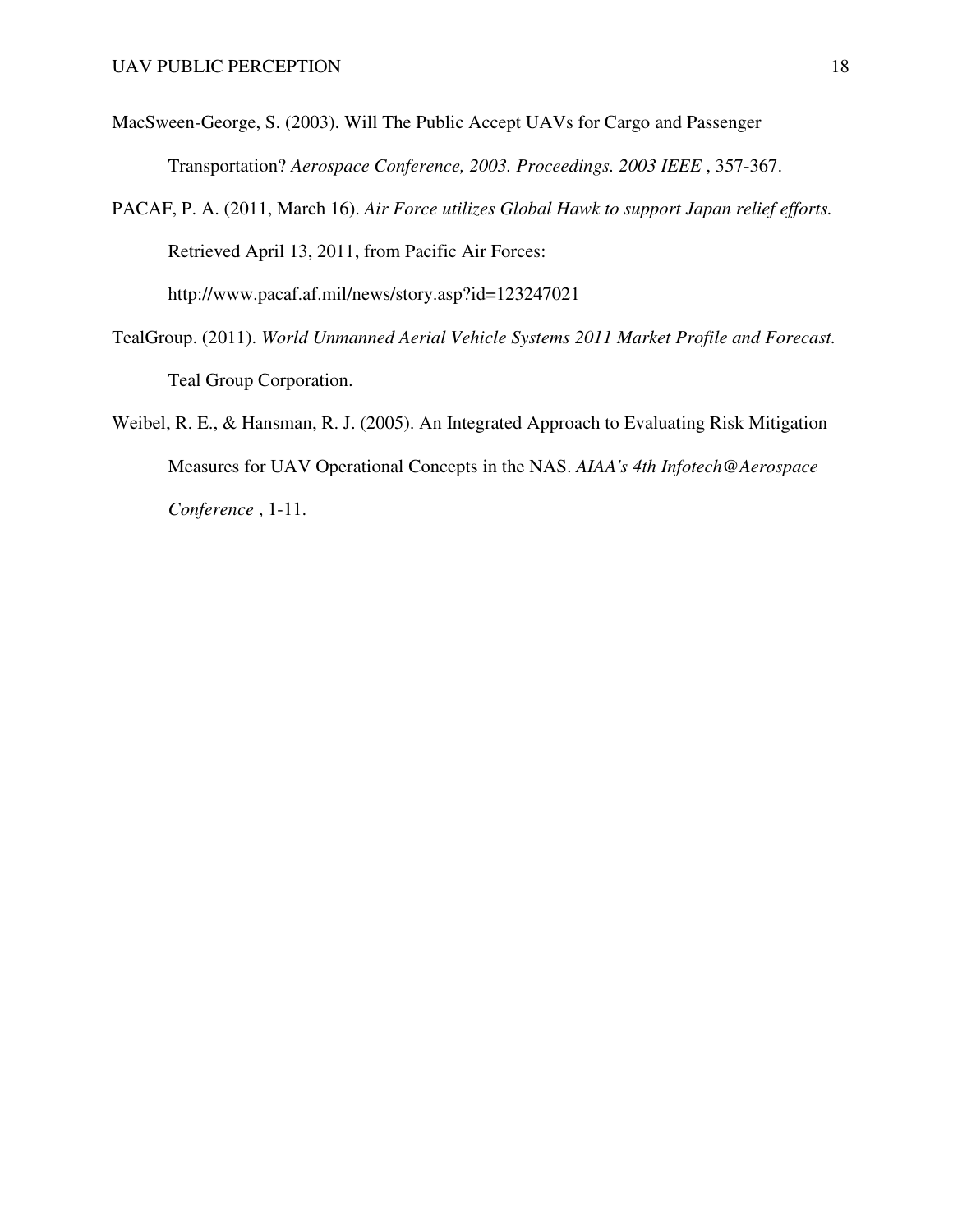#### Appendix A

#### UAV Airliner Questionnaire

1. The aviation industry has been studying the potential use of Unmanned Aerial Vehicles (UAV) commercial airliners in the National Airspace System. Military UAVs are currently used for operations such as surveillance and reconnaissance. Researchers are interested in your opinions regarding the potential certification by the Federal Aviation Administration (FAA) of UAV airliners for commercial passenger and/or cargo usage. Please complete the following survey to convey your issues & perceptions of UAVs.

This survey should take about 5 minutes to complete. It is conducted for research purposes only. You will not be identified and will remain anonymous upon completion of this survey. This survey is entirely voluntary and you may stop at any time. You must be at least 18 years of age to participate. Thank you in advance for your participation, your responses are very important.

Are you at least 18 years of age?

Yes

O No

2. Please Specify Your Age Bracket

Q 18-24

- Q 25-34
- $Q$  35-49
- Q 50-64
- $\bigcirc$  65+
- 3. Gender
- O Male

Q Female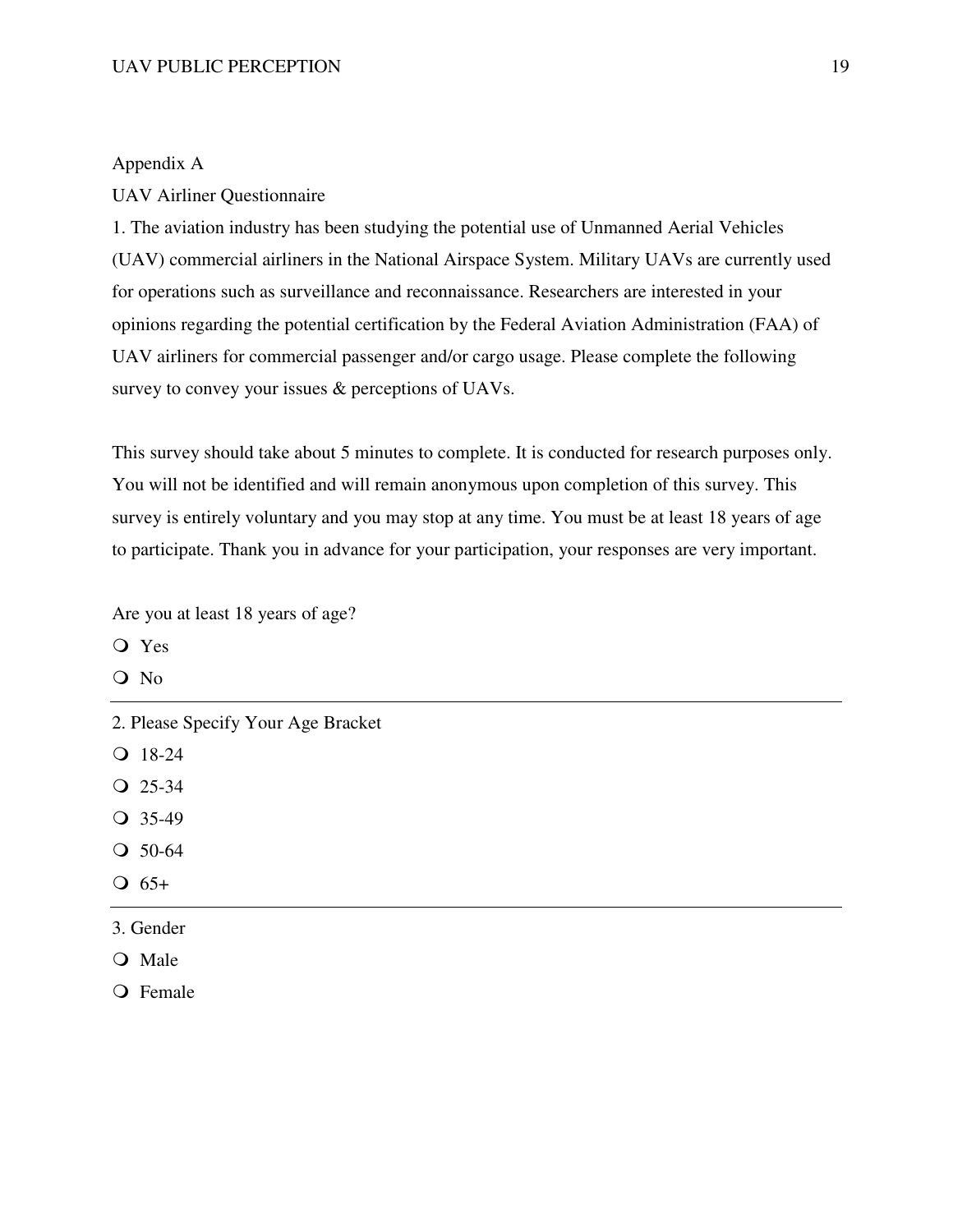4. Which best describes how often do you typically travel by air each year?

**O** Never

- Once a Year or Less
- O Several Times a Year
- O Once a Month
- O Several Times a Month
- 5. What class do you typically fly?
- □ First
- **Q** Business
- □ Economy/Coach

6. Which type of travel do you utilize more often?

- Q Domestic
- Q International

7. On a scale of 1 to 5, 1 being no knowledge and 5 being expert knowledge, please rate your familiarity with Unmanned Aerial Vehicles.

- **O** 1
- $\overline{Q}$  2
- Q 3
- $\overline{\text{O}}$  4
- Q 5

8. On a scale of 1 to 5, 1 being least likely and 5 being most likely, please rate the following:

|                                                                                         | $\mathcal{D}$ |  |  |
|-----------------------------------------------------------------------------------------|---------------|--|--|
| How likely would you be<br>to fly in a UAV airliner for<br>business travel?             |               |  |  |
| How likely would you be<br>to fly in a UAV airliner for<br>leisure travel?              |               |  |  |
| How likely would you be<br>to fly in a UAV airliner for<br><b>International Travel?</b> |               |  |  |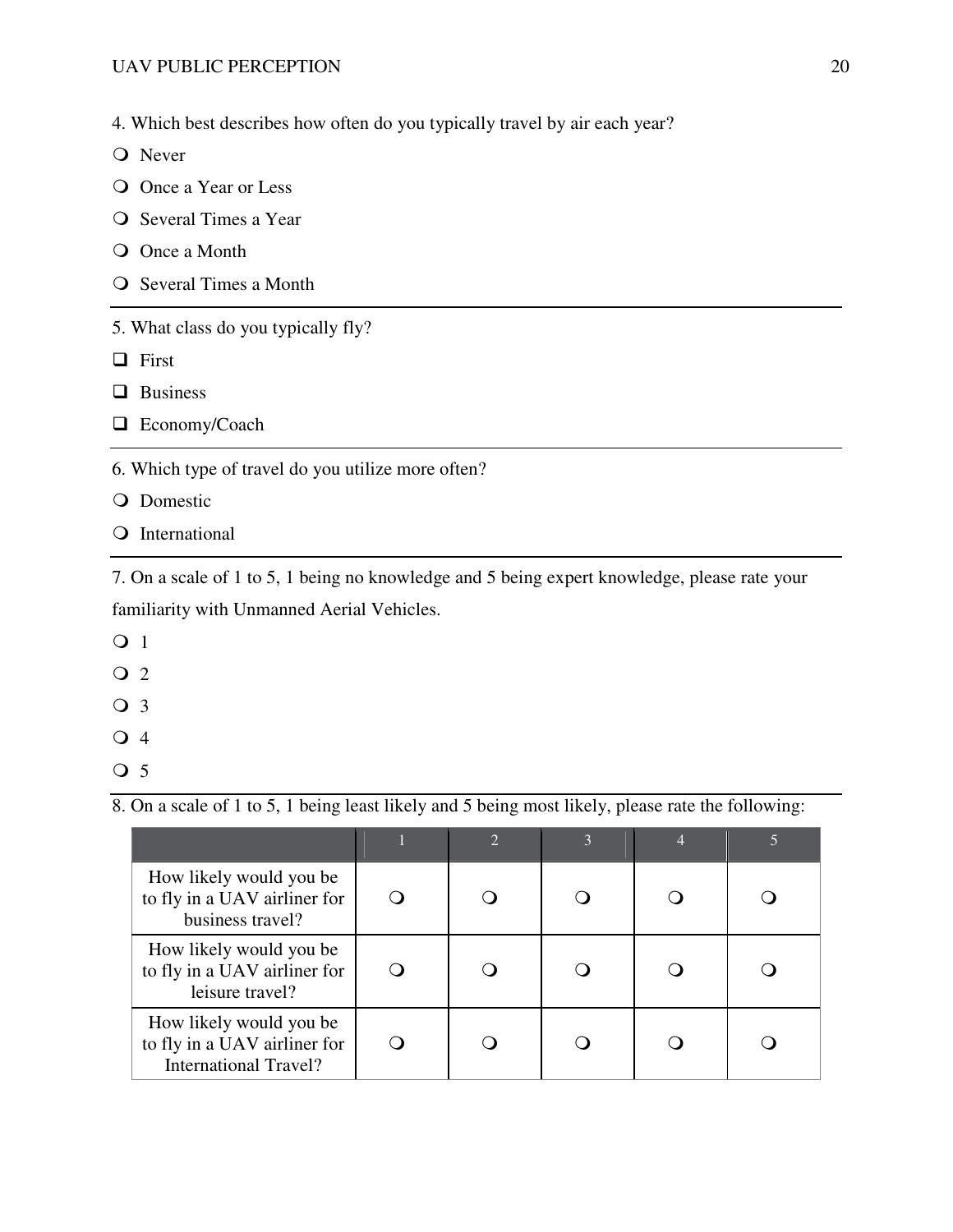### UAV PUBLIC PERCEPTION 21

| How likely would you be<br>to fly in a UAV airliner for<br>Domestic Travel? |  |  |  |  |  |
|-----------------------------------------------------------------------------|--|--|--|--|--|
|-----------------------------------------------------------------------------|--|--|--|--|--|

9. Assuming Unmanned Aerial Vehicles airliners have been certified by the Federal Aviation Administration to be as safe or safer than current operating commercial aircraft, please answer the following:

|                                                                                                             | For Passenger Transportation |                | For Cargo Transportation |                |
|-------------------------------------------------------------------------------------------------------------|------------------------------|----------------|--------------------------|----------------|
|                                                                                                             | Yes                          | N <sub>0</sub> | <b>Yes</b>               | N <sub>0</sub> |
| Would you support a fully<br>automated UAV airliner<br>without a pilot on board?                            |                              |                |                          |                |
| Would you support the use of a<br>UAV airliner controlled from<br>the ground?                               |                              |                |                          |                |
| Would you support the use of a<br>UAV airliner with a pilot on<br>board to monitor the remote<br>operation? |                              |                |                          |                |

10. What are your issues or concerns with UAV airliner operations? Why?

11. What would it take for you to be comfortable with, or support the use of, a UAV airliner for commercial aviation?